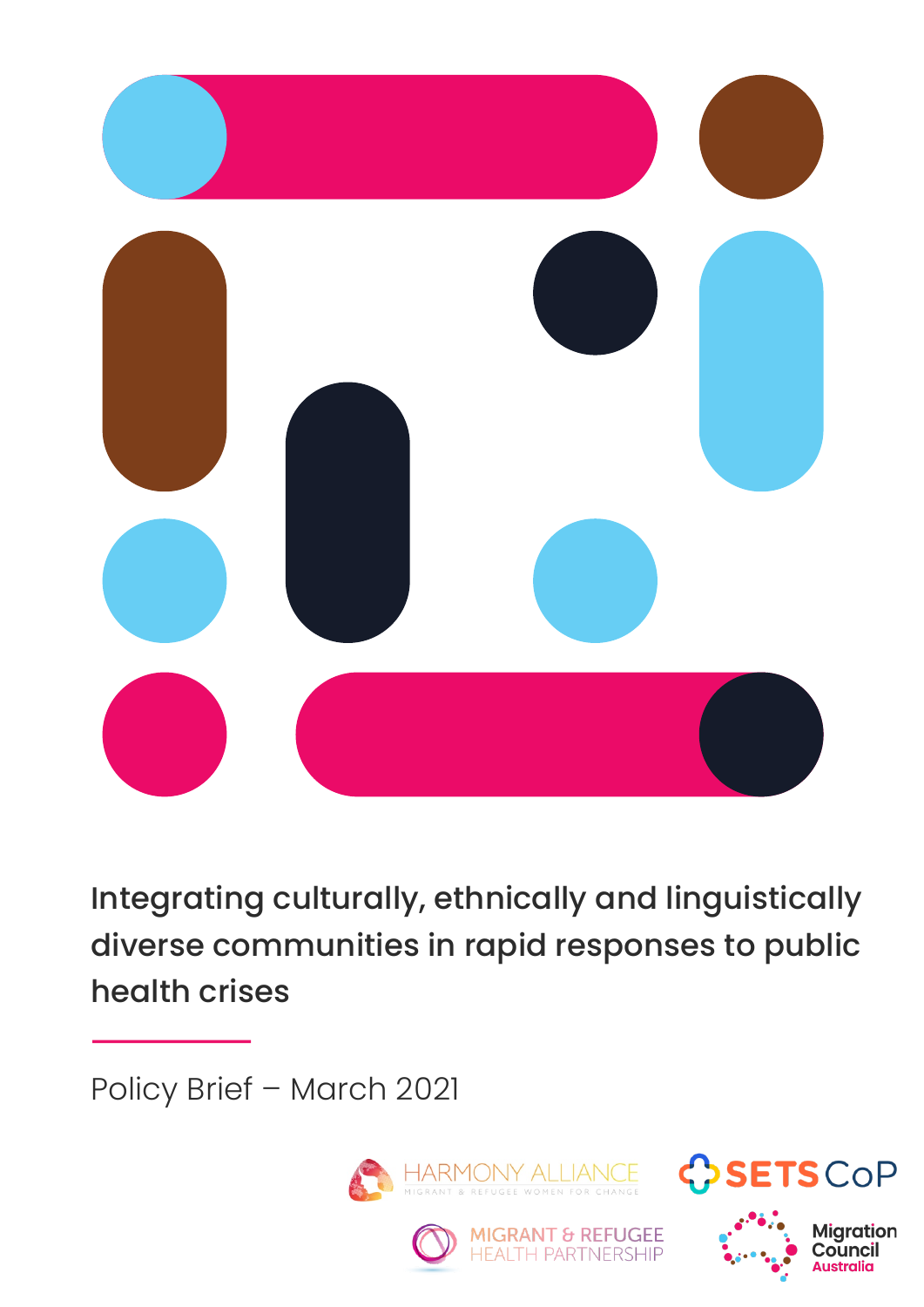## About this brief

Migration Council Australia (MCA) is a national peak body working across sectors—and fostering partnerships between community, industry and government—to facilitate effective settlement outcomes for migrants and refugees. MCA works closely with migrant and refugee communities, the health sector, the Australian Government and other stakeholders to implement a broad range of programs that aim to improve health access, experience and outcomes for migrants and refugees, as well as to provide evidence-based and consultation-informed advice on migrant and refugee health to government and health sector stakeholders. MCA and its auspiced bodies—SETSCoP, Harmony Alliance, and the Migrant and Refugee Health Partnership—have been working closely with the Department of Health (the Department) to support the COVID-19 Vaccination Program rollout to migrant and refugee communities through a communication and engagement strategy.

This policy brief discusses key learnings emerging from the COVID-19 pandemic in relation to engagement with diverse communities as well as guiding principles for effective CALD community outreach and engagement in the event of future public health crises.

For the purposes of this brief, public health crises are considered situations where 'health consequences have the potential to overwhelm routine community capabilities to address them'.1 This may include outbreaks of infectious diseases as well as natural disasters including bushfires and floods where emergency health management responses are required. The approach to integrating CALD communities in public health crisis responses outlined below draws upon a range of resources developed to support engagement with CALD communities, including 'Best Practice Guidelines: Engaging with Culturally and Linguistically Diverse Communities in Times of Disaster' produced by New Zealand's Christchurch City Council (2012) in response to the Canterbury earthquakes of 2011.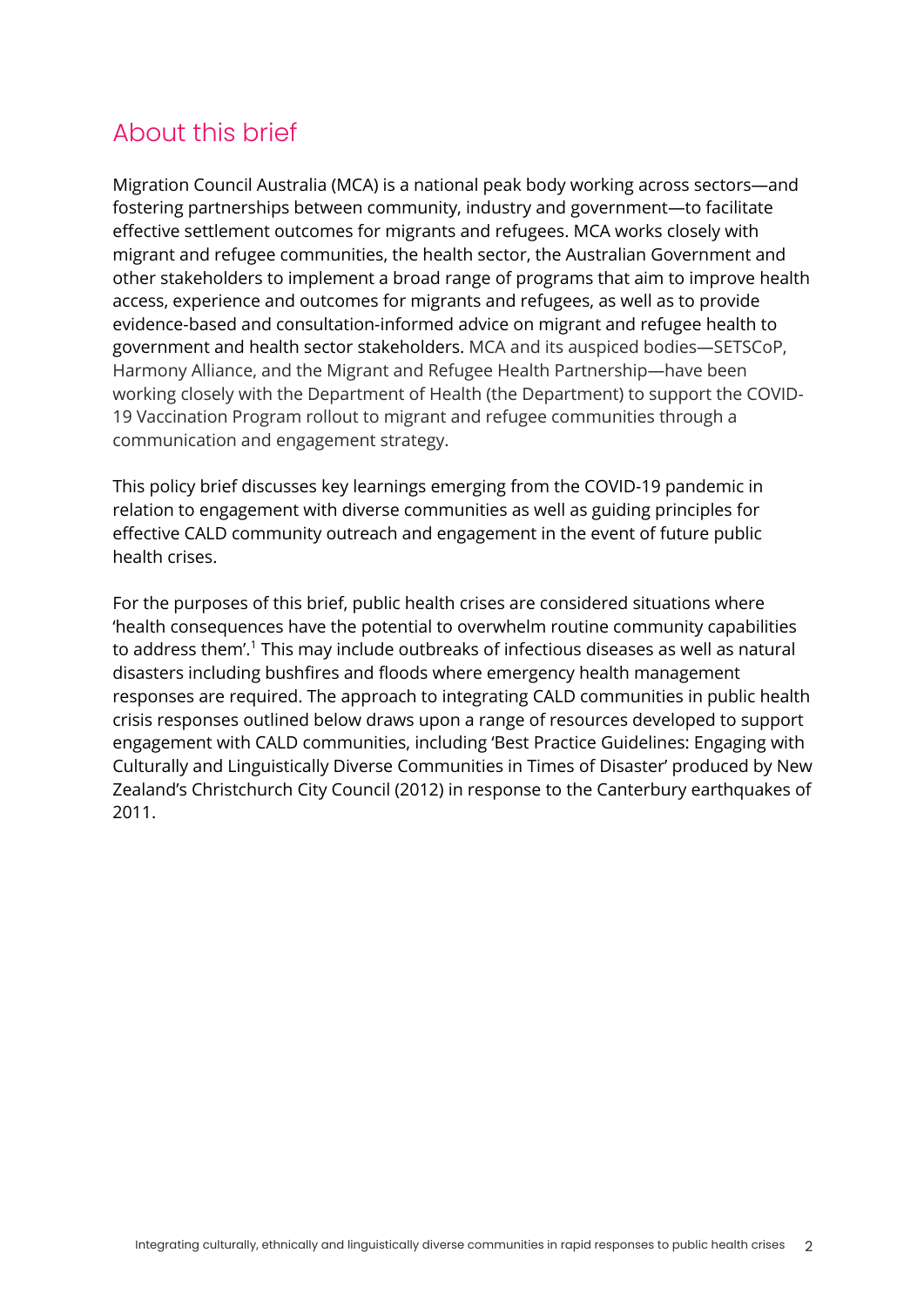## **Introduction**

The COVID-19 pandemic exposed vulnerabilities in Australia's health emergency management response. At the same time, it also provided a valuable opportunity to gain insight into our preparedness to engage with culturally, ethnically and linguistically diverse (CALD) communities during a public health crisis. The immense diversity of Australia's population is widely recognised, with almost half of Australians either born overseas or born to parents from overseas.<sup>2</sup> Although these Australians are often grouped under the broad category of 'CALD communities', differences in ethnicity, language, culture and religion between and within CALD communities across Australia must be acknowledged and incorporated in health responses. While cultural diversity remains a key strength of Australian society, it also presents a significant challenge in the face of crises requiring sustained community buy-in and cooperation. This is amplified by the strong overseas linkages maintained by CALD communities living in Australia, which can affect domestic responses to public health crises.

It is clear from the COVID-19 pandemic that effective engagement with CALD communities requires long-term investment to lay the groundwork for a coordinated community response to future public health crises. While the inherent unpredictability of crises means that unexpected developments may derail carefully laid plans and policy responses can have unintended consequences, preparation is key to build and maintain trust in authority during challenging times. Where trust in government may be lacking, efforts are needed to identify and activate networks of information and support to engage traditionally harder-to-reach communities. In particular, local health and social services often have intimate knowledge of the specific needs of their communities, which can help inform the development and delivery of health responses.

Above all, there is a need to ensure that engagement with CALD communities during public health crises is responsive to their specific vulnerabilities and taps into their strengths, in addition to addressing general experiences and concerns shared by the wider Australian population.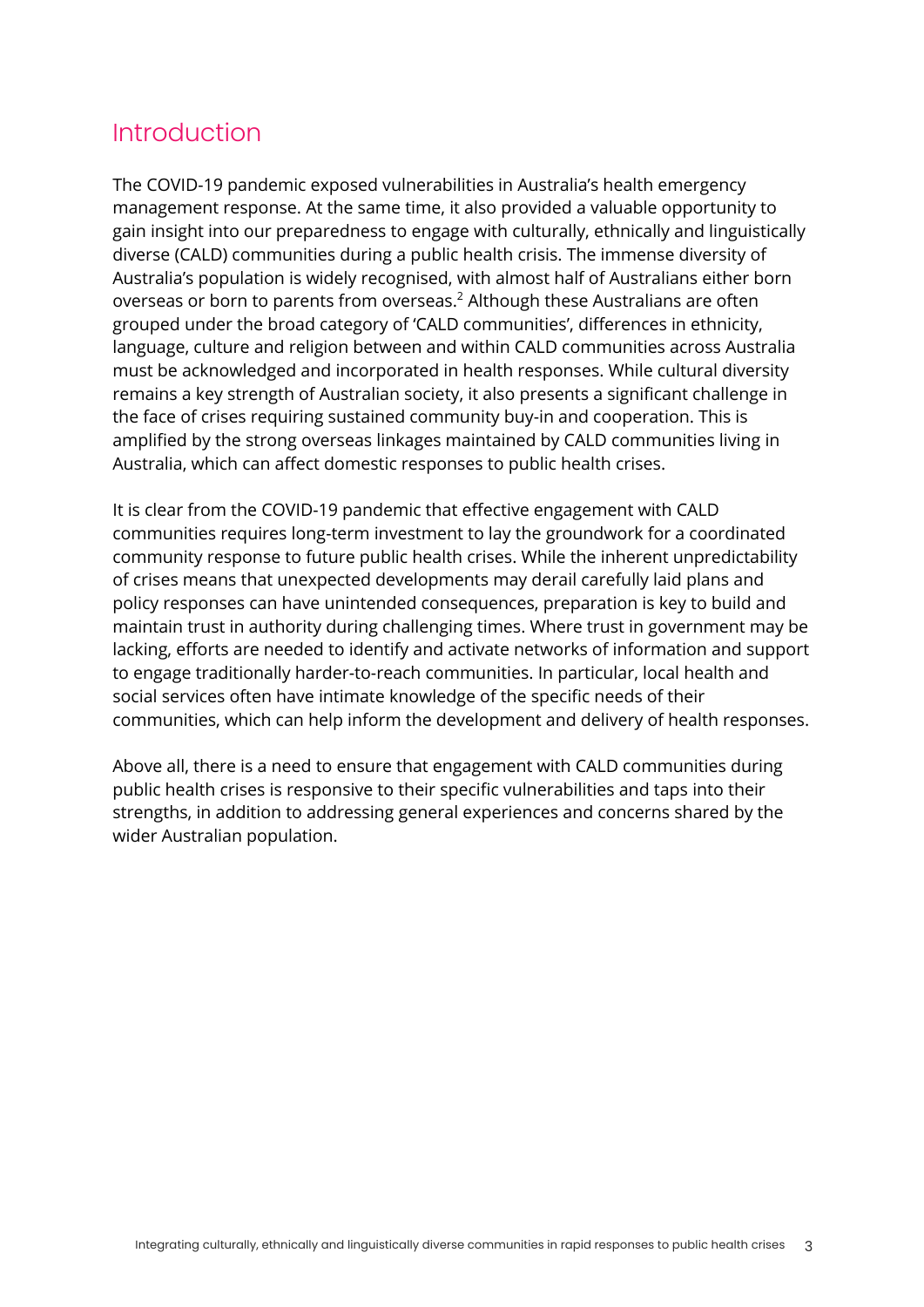## Lessons from the COVID-19 pandemic

Australia's public health infrastructure is robust, but some areas of engagement with CALD communities have fallen short of public expectations. During the COVID-19 pandemic, distrust in public health bodies emerged from poor quality or delayed translation of materials, the omission of some languages from translated resources and conflicting messages from different sources. Confusion around public health directives contributed to the virus transmission. This environment also facilitated the spread of misinformation about the pandemic, restrictions and possible cures, which were disseminated by susceptible members of CALD communities, as well as the general public.

One of the more obvious examples of inadequate engagement with CALD communities emerged from the lockdown of nine public housing towers in Melbourne, Victoria during a surge in COVID-19 cases in July 2020. Approximately 3,000 residents were suddenly required to quarantine in their homes. Many of the residents were migrants and refugees or from otherwise marginalised communities. Living in densely populated spaces, the potential for cases of COVID-19 to spread rapidly was cited as the reason for the widespread lockdown. While the lockdown was successful in stopping the spread of COVID-19 in affected communities, the handling of the initiative was widely criticised.

A review into the lockdown conducted by the Victorian Ombudsman highlighted a number of issues, particularly in relation to communications and the role of law enforcement in supporting the intervention. $3$  It was found that residents were not initially given information on why they were being included in the lockdown, how long the lockdown would last and when they would be receiving COVID-19 tests, with public health directives originally distributed in English only, forcing some residents to translate for others and some to receive no information in their preferred languages at all. Further, the significant police presence exacerbated fear and anxiety for residents, particularly for those with a history of trauma and experience living through civil wars and dictatorships. It also brought to mind existing histories of over-policing and racism against CALD communities living in Victoria.

The lockdown of public housing towers in Melbourne highlights some of the specific vulnerabilities of CALD communities during public health crises. While the measure was undoubtedly effective in reducing the rapid spread of COVID-19 within the community, the Victorian Ombudsman found that there was a need to restore community trust after this intervention occurred. <sup>4</sup>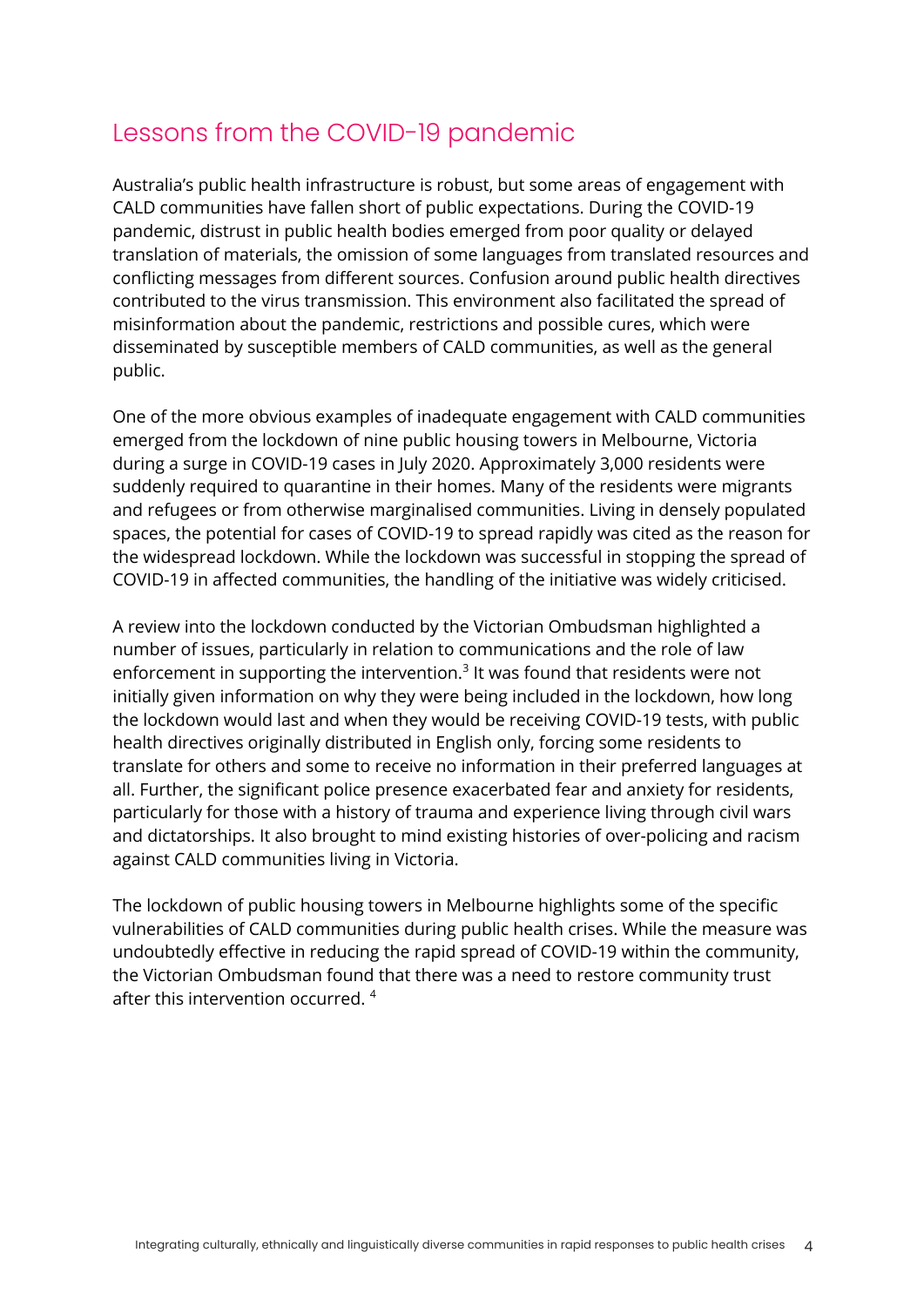# Building and maintaining community trust beyond crises is key

Establishing and preserving community trust is an ongoing effort for governments at local, state and federal levels. This is especially the case during a public health crisis where trust in government is critical to achieve community cooperation. For instance, a study of the COVID-19 pandemic response in Europe found that compliance with public health directives increased where people had trust in policymakers, particularly if this trust was developed prior to the crisis.<sup>5</sup> Likewise, developing and maintaining trust in public health systems requires sustained investment outside of crises.

Trust in Australia's public health system occurs on multiple levels. On a personal level, consumers seek out health providers and services that they have confidence in, often drawing on recommendations from personal connections. By extension, trust is also placed in the structures and organisations that provide health care services to CALD communities. On the highest level, authorities responsible for political decisions and policies impacting health systems need to maintain community trust for public health directives to be followed during and beyond crises. Ideally, the decision-making of authorities should reflect current social norms, protect the most vulnerable in the community and be transparently applied.6

However, trust does not develop at the same pace for all health care consumers. Those who already have agency, or are empowered to make informed health care choices, may find it easier to trust the institutions that have already benefitted them. Those who are already marginalised in Australian society or have had negative experiences with institutions, including health systems, are less likely to develop each level of trust. This underlines the importance of every interaction with the health system in developing a sense of consumer confidence and mutual understanding.<sup>7</sup>

For many CALD communities living in Australia, trust in authority does not develop from a clean slate. Communities may be disillusioned from previously ineffective engagement with governments at all levels, where their concerns were not resolved or their input not heard. Some outreach may be viewed as tokenistic or disingenuous.<sup>8</sup> Community members from countries with a history of conflict or corruption may also find it difficult to trust authorities in Australia to communicate public health information truthfully and without bias.

Negative interactions with health workers, including experiences of racism and discrimination, may also reduce community trust in the health care system. Health workers should be trained and supported to provide care to CALD communities that is quality, safe and culturally responsive. Other factors influencing the engagement of CALD communities with health services, and by extension their trust in Australia's health system, include health literacy and health systems literacy. Health literacy refers to the skills, knowledge, motivation and capacity of a person to access, understand, and apply information to make effective decisions and take appropriate action. $9$  In contrast, health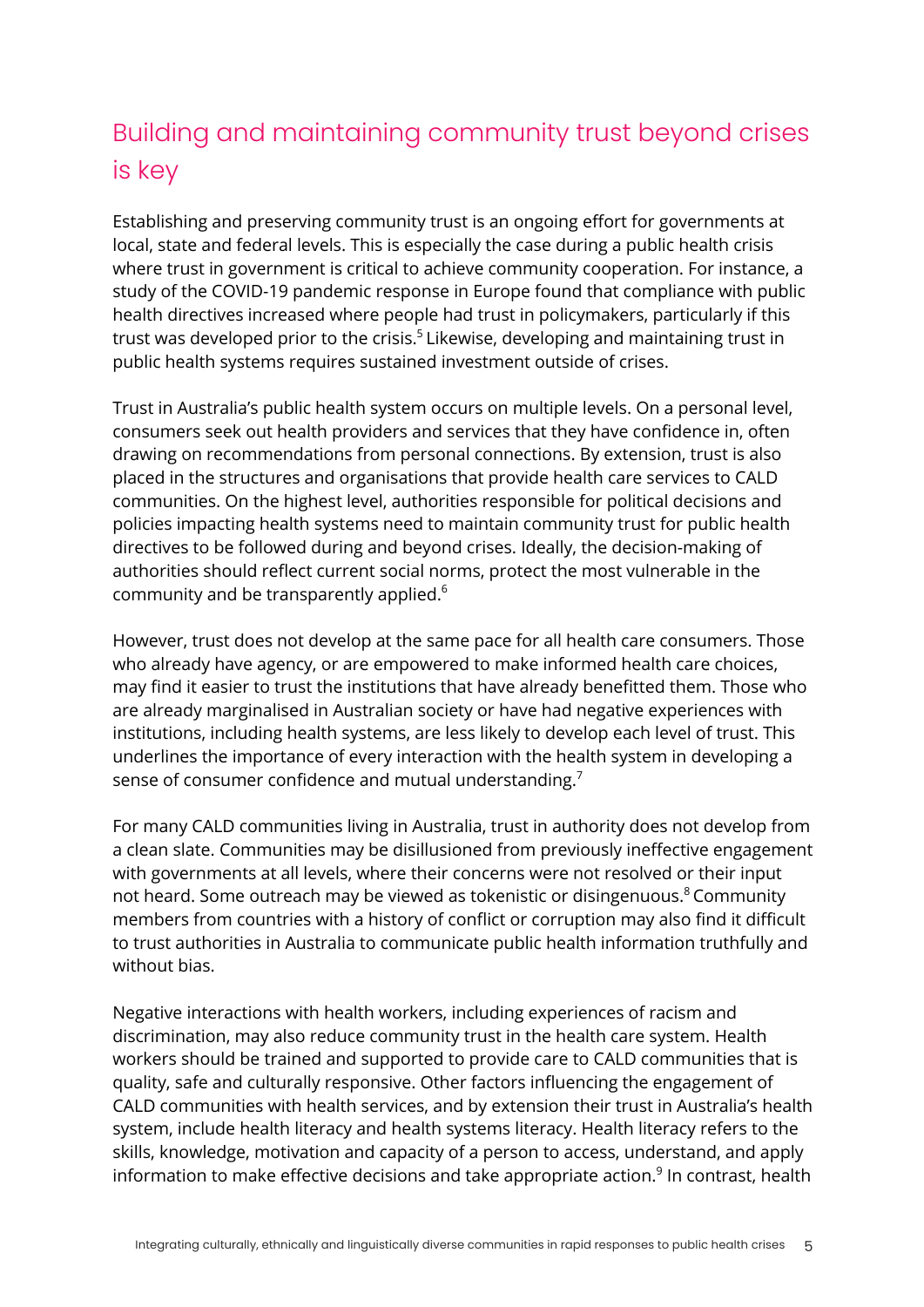systems literacy is the ability to navigate health settings, including the infrastructure, policies, processes, people and relationships that make up the health system.<sup>10</sup> CALD communities may have lower levels of health literacy and health systems literacy compared to the broader Australian population. Lack of familiarity with the Australian health system, in addition to language and communication barriers, can further contribute to lower levels of trust among CALD communities. In particular, young adults in Australia have significantly lower rates of health systems literacy, as well as low levels of engagement with health services overall.<sup>11</sup>

Further investment in a diverse health workforce is needed to build and maintain community confidence in Australia's health system, not only in response to public health crises, but as part of a business-as-usual approach. In a highly diverse society, all health care providers must be equipped to provide culturally responsive care to CALD communities, with an emphasis on knowledge, awareness and empowerment. Community outreach by health workers from culturally, ethnically and linguistically diverse backgrounds can help increase the health literacy and health systems literacy of CALD communities, thereby solidifying their trust in Australia's world-class health system. Health workers from CALD backgrounds can also play a key role in supporting critical health messaging when public health crises arise.

#### **Key consideration**

Invest in strategies to support the health literacy and health systems literacy of CALD communities, including utilising the capabilities of health workers from CALD backgrounds as trustworthy sources of public health messaging and strengthening the capacity of the health workforce as a whole to provide culturally responsive care.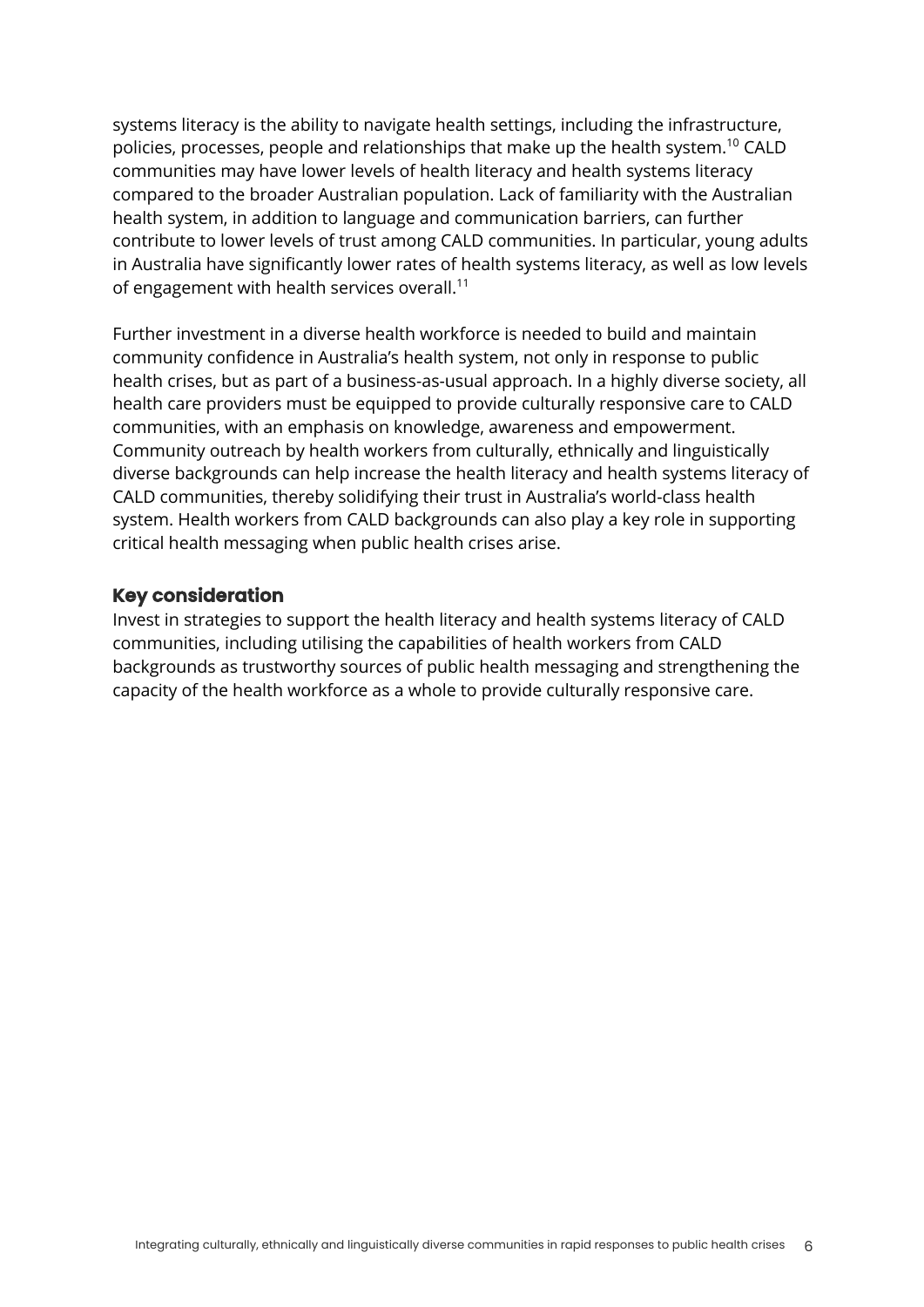# Australia's superdiversity requires multifaceted engagement strategies

Australia's cultural diversity is a point of pride, but also necessitates effective engagement in the context of a public health crisis. There are currently more than 300 languages spoken in Australia today, with the vast majority spoken by migrant and refugee communities.<sup>12</sup> This does not include the variety of dialects, regional accents, and the convergence or divergence of language over time. While Australia's superdiversity is rightly celebrated, there are a number of implications for the development and implementation of public health responses, as well as related engagement and resourcing considerations.

The ways in which CALD communities respond to public health crises are informed by their social context and past experiences. Factors such as age, gender, preferred language, religion, location, migration status, disability, technological proficiency, and level of scientific literacy influence how a person is able to receive and understand public health information.<sup>13</sup> As Marlowe et al. (2018) note, there is a 'growing recognition of the complexities of communities and the importance of understanding these contexts in order to engage and target risk strategies. Community membership is fluid, and identity markers intersect across gender, age, linguistics, culture, community size, and length of settlement. Therefore, a singular approach to communication and engagement does not work for all. For example, older people are less likely to learn a new language, younger generations may more readily embrace technologies, and numerous studies clearly show that how disasters play out can be heavily influenced by gender.'14

To address these factors, there is a need to balance the role of government as the sole source of public health information with the preferences of some CALD communities to receive information from other trusted sources.<sup>15</sup> Sources of information for CALD communities vary significantly between cultural and ethnic groups, ages and genders. As the COVID-19 pandemic highlighted, there is no single point of authority within CALD communities. Despite this, there is often an emphasis placed on 'community leaders' without articulating who they are, the roles that they can play and the effectiveness of community leaders in disseminating public health information to fellow community members. It is important to critically examine what is meant by 'community leaders' (who are also at times referred to as gatekeepers, cultural intermediaries and community representatives), rather than using the term as a catch-all for prominent figures within CALD communities.

Community leaders and advocates are often active across a range of issues and some individuals, particularly women, may be better placed than others to broker access to health care and information in the context of a public health crisis. When communities are diverse or spread throughout a diaspora, a singular community leader cannot be reasonably expected to reach every person of their same ethnicity, religion, or language group.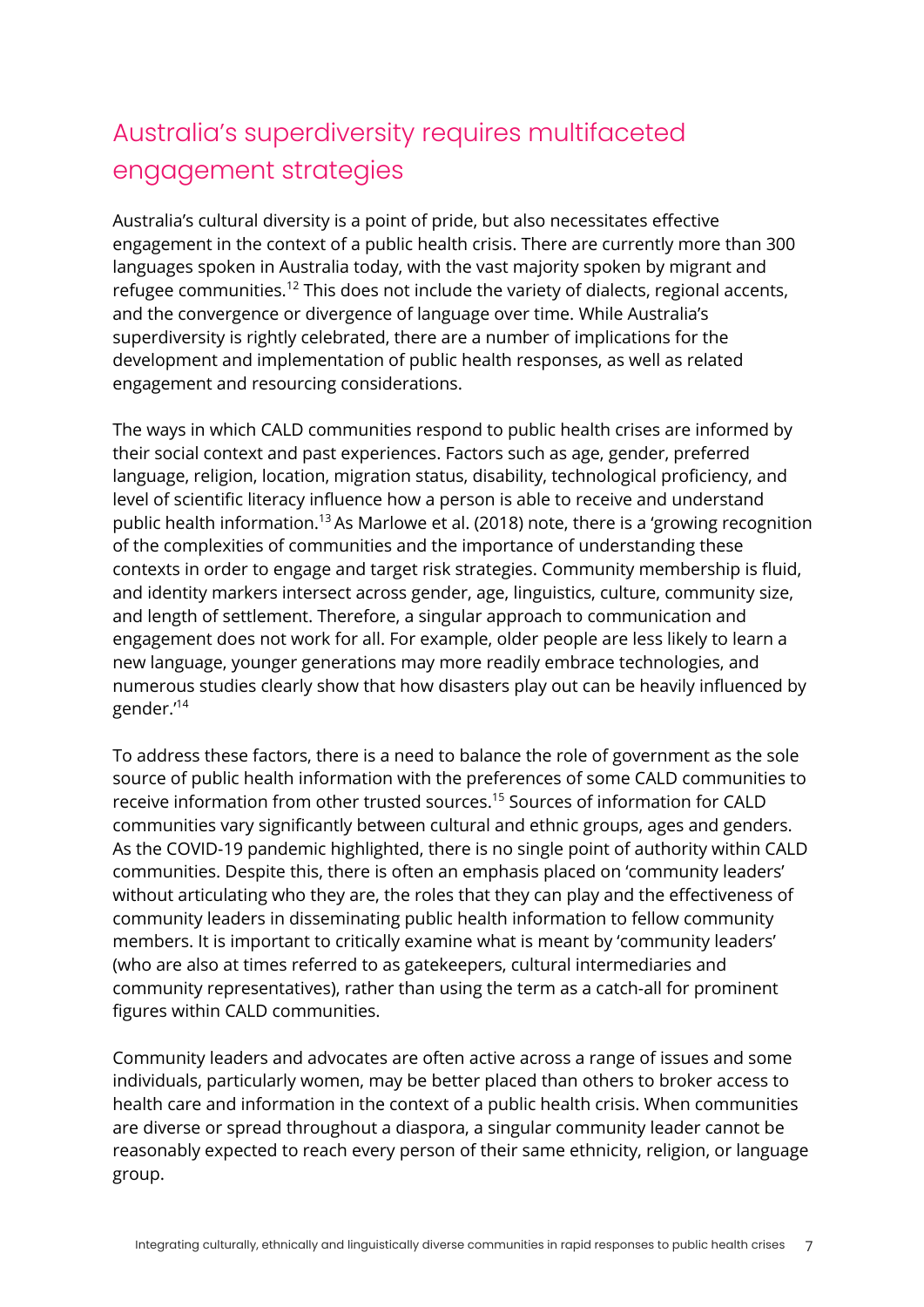In a 2018 study of Afghan participants in the Adult Migrant English Program (AMEP) in South Australia, almost half of surveyed migrant or refugee women could not identify an Afghan community leader or community space within Adelaide who they would go to for further help with settlement or orientation. <sup>16</sup> Further, a survey of 1,392 migrant and refugee women in Australia conducted by Monash University and Harmony Alliance (2021, report forthcoming) found that approximately 30 per cent of respondents under 44 years old reported no trust in religious community leadership (while noting that 59 per cent of survey respondents reported that religion was important in their daily life).<sup>17</sup> Faith leaders may also have limited influence in public health crises as not all religions and faiths have accepted hierarchies or recognised authority figures to influence local health responses.

It should also be recognised that information is not spread top-down from community leaders to community members but horizontally, through a range of sources. Health information is often spread by women who provide advice to their family and close friends, including those who reside overseas. During the COVID-19 pandemic, conflicting information on the spread and impact of the disease, the steps required to mitigate the disease, and potential cures spread quickly from overseas to Australia via social media platforms. Advice given by family and friends can in some instances become more trustworthy than generic information distributed by authorities, due to the close relationship to the source and the way in which the message is framed in terms of authenticity and cultural resonance, thereby creating a discordance in the public health response.

This is not to say that community leaders do not or cannot play an effective role in public health crises and other emergencies. For example, Shepherd and van Vuuren (2014) examined the roles and capabilities of community leaders during the Queensland floods in 2011.<sup>18</sup> They found several promising examples of engagement with community leaders, including:

- disseminating public health messages to those who otherwise would not trust or receive official government sources of information;
- advocating for their community in the crisis and recovery periods;
- providing their community members with culturally appropriate, practical and emotional support; and
- linking the community to messages from mainstream sources, such as where to get government support payments for those directly affected.

The authors also identified key areas of concern emerging from the use of community leaders to facilitate information sharing and engagement:<sup>19</sup>

- some leaders omitted or filtered information, either due to a perception that it was irrelevant to their community or to make information less stressful, and
- some were unable to effectively interpret the public emergency information due to gaps in their own knowledge or comprehension.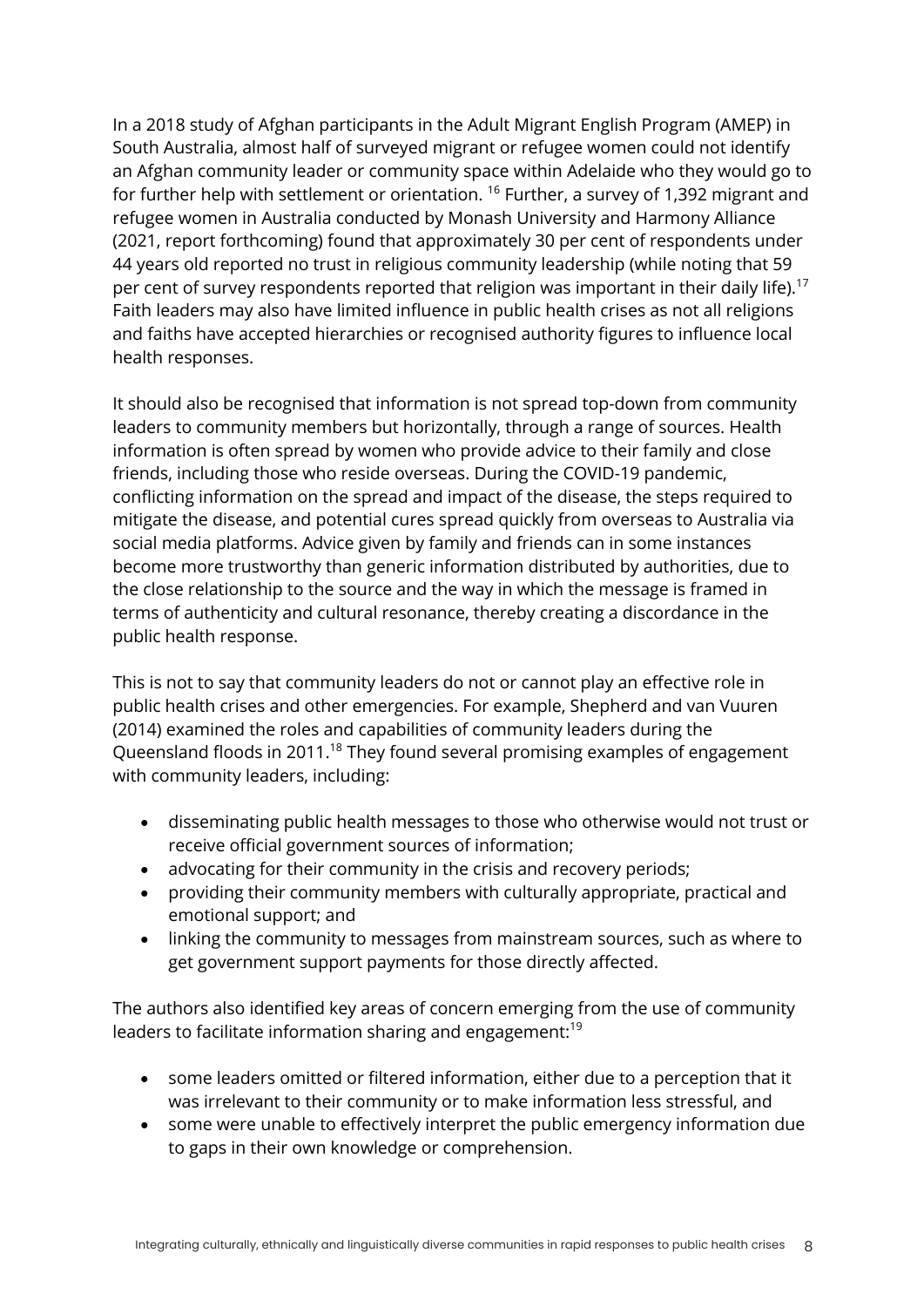These are of particular concern when relying on community leaders to disseminate health information in the event of a public health crisis.

#### Public health crises can present opportunities to build social trust

Public health crises can also create opportunities to enhance social trust among vulnerable or marginalised communities, including refugee cohorts. In a study of refugee men affected by the 2011 Queensland floods, Correa-Velez et al. (2014) found that participants with greater exposure to the floods were more likely to report increased trust in their neighbours and the Australian community more broadly.<sup>20</sup> The authors highlighted that a sense of community can emerge during the recovery period from a public health crisis, leading to greater social capital for some groups.

#### Communicating public health information to CALD communities

While community leaders can play an important role, the value of using multiple channels of communication to reach CALD communities is supported by research on how migrant and refugee women in Australia prefer to receive health-related information. Lee et al. (2013) found that there is significant diversity among migrant and refugee women in relation to their preferred format of receiving health care information. Migrant women showed a preference for online posts (81 per cent) and community newspapers (75 per cent), whereas refugee women preferred talks in English classes (93 per cent) and ethnic radio (60 per cent).<sup>21</sup> There was also variation when factoring in the length of time the individual had resided in Australia and their connections to their ethnic community, which often acted as a conduit of information.

When providing public health information to culturally, ethnically and linguistically diverse communities, it is crucial that interpreted or translated material is linguistically and culturally appropriate. There are unique problems that could arise in complex public health situations. There may be clinical terms that are difficult to translate directly (e.g. 'viral load'), incompatibility of concepts (e.g. Western medicine practices compared to traditional medicine practices) and socio-cultural barriers that can alter the meaning of translated materials (e.g. referring to 'churches' instead of 'places of worship').

It is unreasonable to expect authorities to translate public health content into all languages spoken in Australia, particularly during a public health crisis where circumstances and information change quickly, and high-quality translations require time. However, it is important to cater for as many communities as reasonably possible in order to reach critical mass. Rather than targeting translations based on the statistical prevalence of speakers, it is important to also consider the demographics of Australia's CALD communities, including their age profile, year of arrival, language spoken at home and existing English proficiency. In the 2016 Census, 820,000 migrants indicated that they had 'poor English proficiency'.<sup>22</sup> These are the community members who may be more vulnerable in public health crises if there is no targeted engagement strategy. This is particularly the case if community members are not literate in their own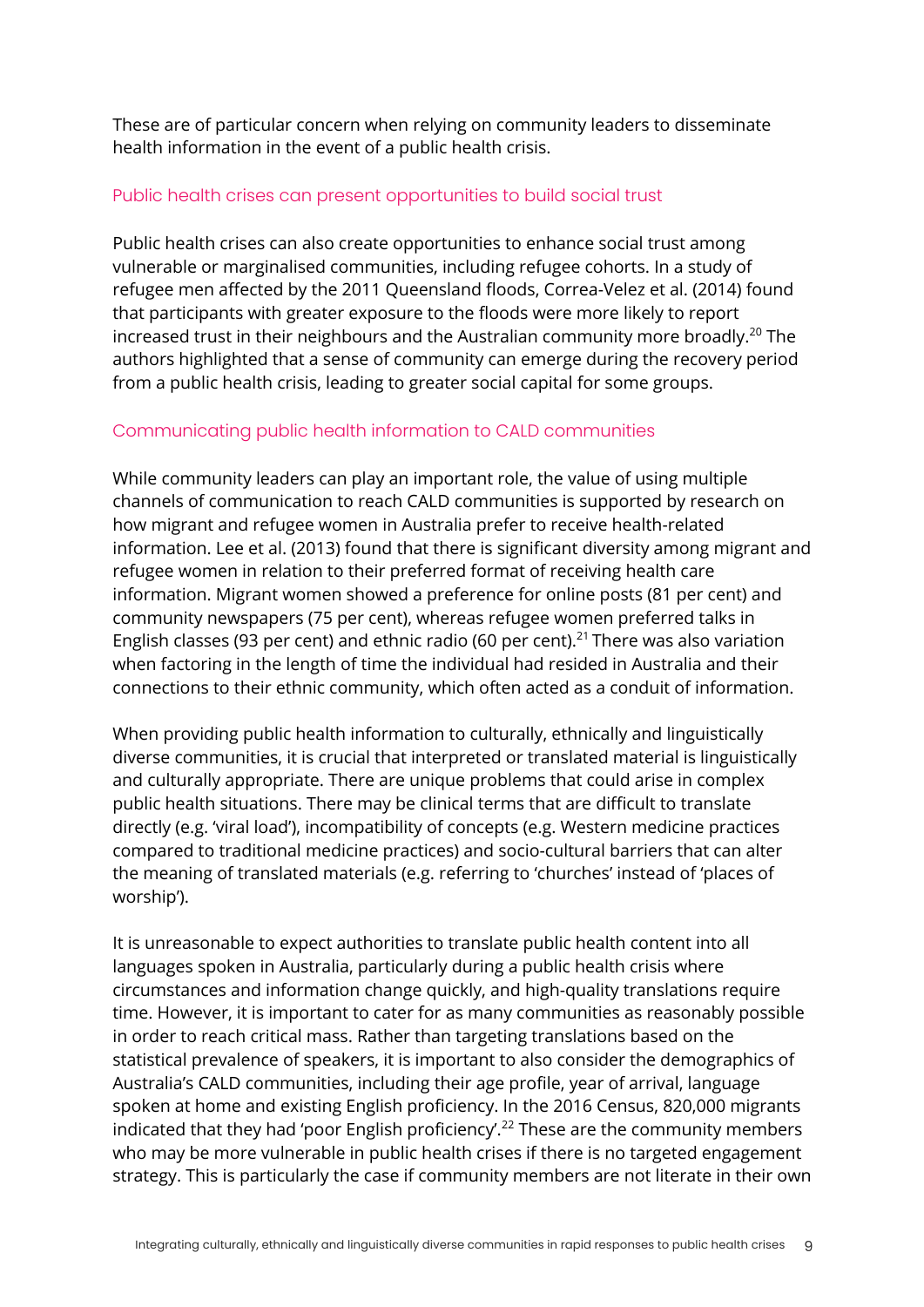language due to limited access to educational opportunities in their country of origin. Simply translating public health information may not be enough to reach these communities; instead, a combination of methods including voiceovers, animations and messages over ethnic radio may be more effective.

Public health messages should be crafted to consider a range of factors, which may include age, gender, preferred language, religion, location, migration status, disability, technological proficiency, and level of scientific literacy in the communities targeted by the engagement strategy.<sup>23</sup> However, it should be acknowledged that there are limitations to the data available on the cultural diversity of communities in Australia. Many datasets relied upon to inform public health planning in relation to CALD communities are relatively old and do not capture newer communities in Australia. Further, the process of data collection often depends on the digital literacy and English proficiency of respondents involved, which means relevant information about some communities may not be adequately captured. It is therefore important to ensure adequate real time information is sought from health and social services currently providing services to the community at the time.

#### Use of technology to disseminate public health information

Social media is a useful tool in public health messaging, particularly in providing updates during emergency situations, monitoring public discourse and crowd-sourcing information to corroborate official sources. $24$  However, as noted above, the use of multiple communication channels may prove more effective in reaching CALD communities. For example, some individuals living with disabilities, those with lower levels of digital literacy and older Australians may be disadvantaged by public health messaging that is heavily skewed towards online distribution. Over-reliance on internetbased systems like smart phones and QR codes for contact tracing or online applications for financial assistance can inadvertently exclude those with low technological proficiency, which often intersects with migrant and refugee communities.25

In summary, while the format and target audiences of CALD engagement strategies require careful consideration, the tone of the message is equally important. Effective engagement with CALD communities should draw on commonalities, not differences, to emphasise the shared experiences and values of all Australians in responding to public health crises.

As demonstrated during the COVID-19 pandemic, certain CALD communities felt stigmatised by rhetoric in relation to the origins of the virus. An Australian National University survey conducted in October 2020 found that 84.5 per cent of Asian-Australians reported experiencing at least one form of discrimination during the pandemic.<sup>26</sup> Ongoing investment in anti-racism education and strategies can provide a solid buffer against the racialisation of public health crises, but public health messaging that avoids the use of othering language is key.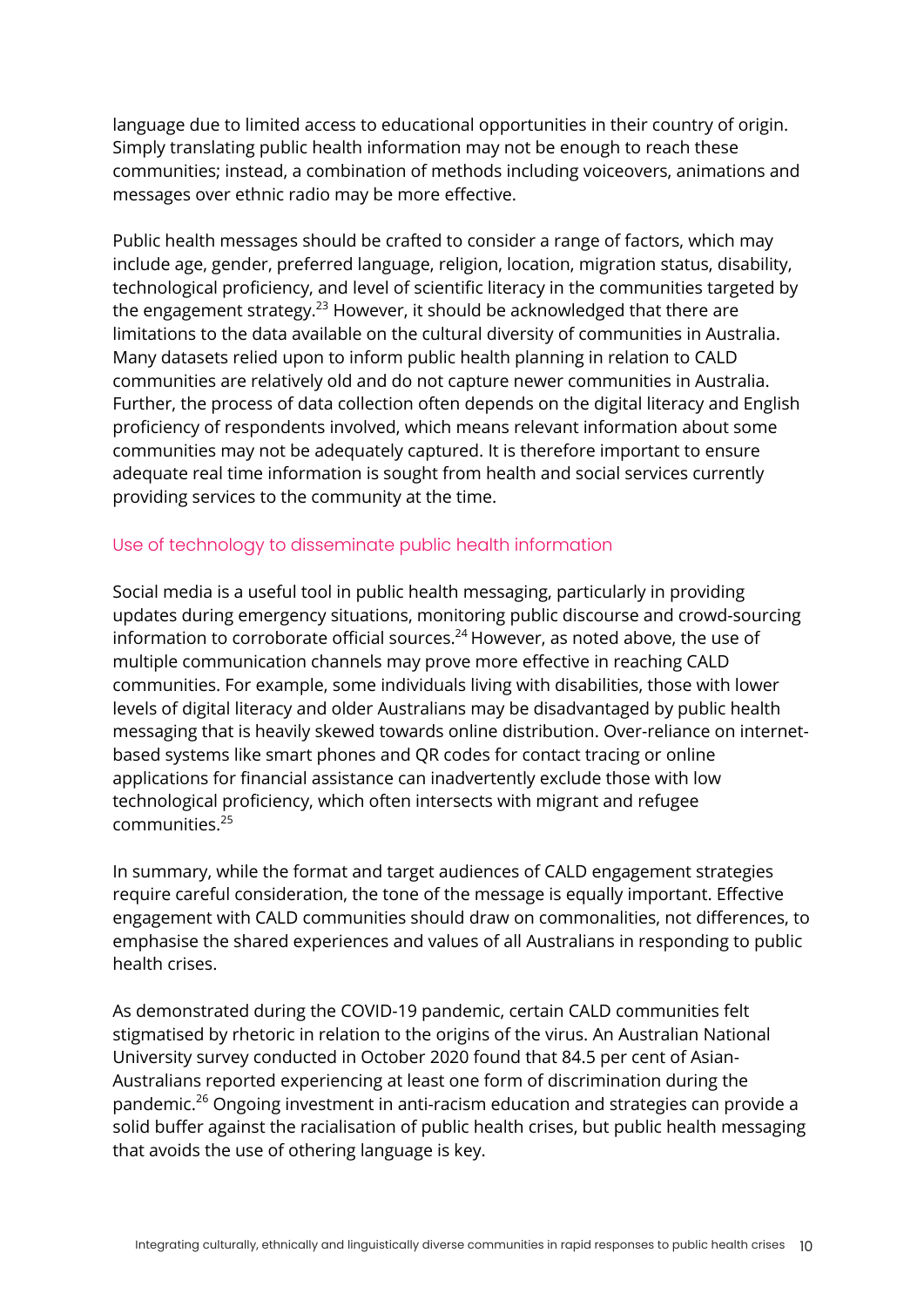### **Key consideration**

Undertake proactive and timely consultation with stakeholders from CALD backgrounds in the event of a public health crisis, to inform the development of effective, culturally appropriate engagement strategies with CALD communities.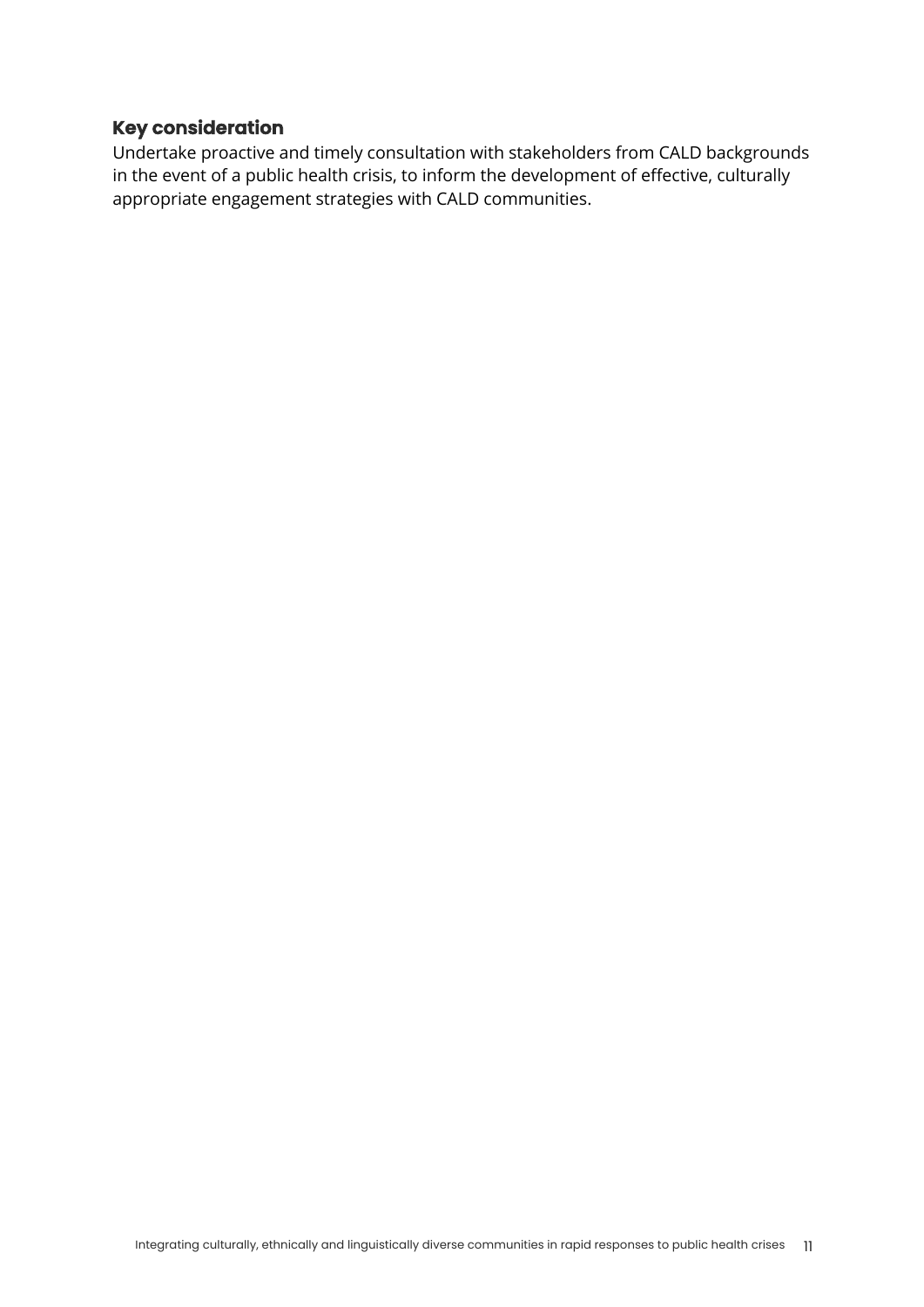## Equity should be a primary consideration in policy responses

As the COVID-19 pandemic has shown, public health crises do not affect all Australians equally. The pandemic and economic recession disproportionately impacted the economic standing of women. According to the Grattan Institute (2021), women lost more jobs than men (8 per cent of women versus 4 per cent of men at the height of the crisis); their unpaid work increased by an extra hour a day, particularly in response to remote learning; and they were less likely to receive government support.<sup>27</sup> Those on temporary visas faced heightened vulnerabilities as they were unable to access many services that were offered over the COVID-19 pandemic response. Migrant and refugee women were especially impacted by a lack of access to financial assistance, as others in their community or family groups who may have supported them previously were also affected by the economic downturn during the pandemic.  $^{28}$ 

Equitable public health responses appreciate the specific vulnerabilities that individuals and communities may face in the context of a public health crisis. Those engaged in insecure work, on temporary visas, with low or no English proficiency or limited family support are more likely to experience negative economic outcomes during periods of high unemployment. A health equity approach recognises that socioeconomic determinants of health, including broader social, cultural and environmental conditions like housing, education and work  $^{29}$ , all contribute to disparities between population health outcomes. As part of recovery efforts from a public health crisis, it should be acknowledged that some communities may require more support than others. Pauly et al. (2017) note in their qualitative study of health leaders in Canada, 'there is the expectation that everyone should be treated equally, but that equal treatment is not adequate for achieving equal outcomes. Achieving equal outcomes in health therefore requires that some receive more resources and services than others.'<sup>30</sup> Consideration of CALD communities should be incorporated into Commonwealth and state and territory planning for future public health crises to support equitable responses.

Targeted policy responses addressing the specific needs of CALD communities must also appreciate the diversity within and between communities. Inherent differences in culture, ethnicity, religion and language among CALD communities means that a onesize-fits-all response is unlikely to be effective. While some communities may have the ability to mobilise and utilise their own resources and expertise in response to a public health crisis 31, others may require more assistance. For example, CALD communities living in regional and remote areas may face additional barriers to accessing government support and services. Tailored campaigns to raise awareness of available supports, including in different languages and culturally appropriate formats, can help ensure that CALD communities are not left behind in public health responses. Engagement with local health providers, including GPs, also presents a two-way channel of communication where services can provide access to insights from communities that may not be captured through other sources, while community members can receive trusted information from local networks.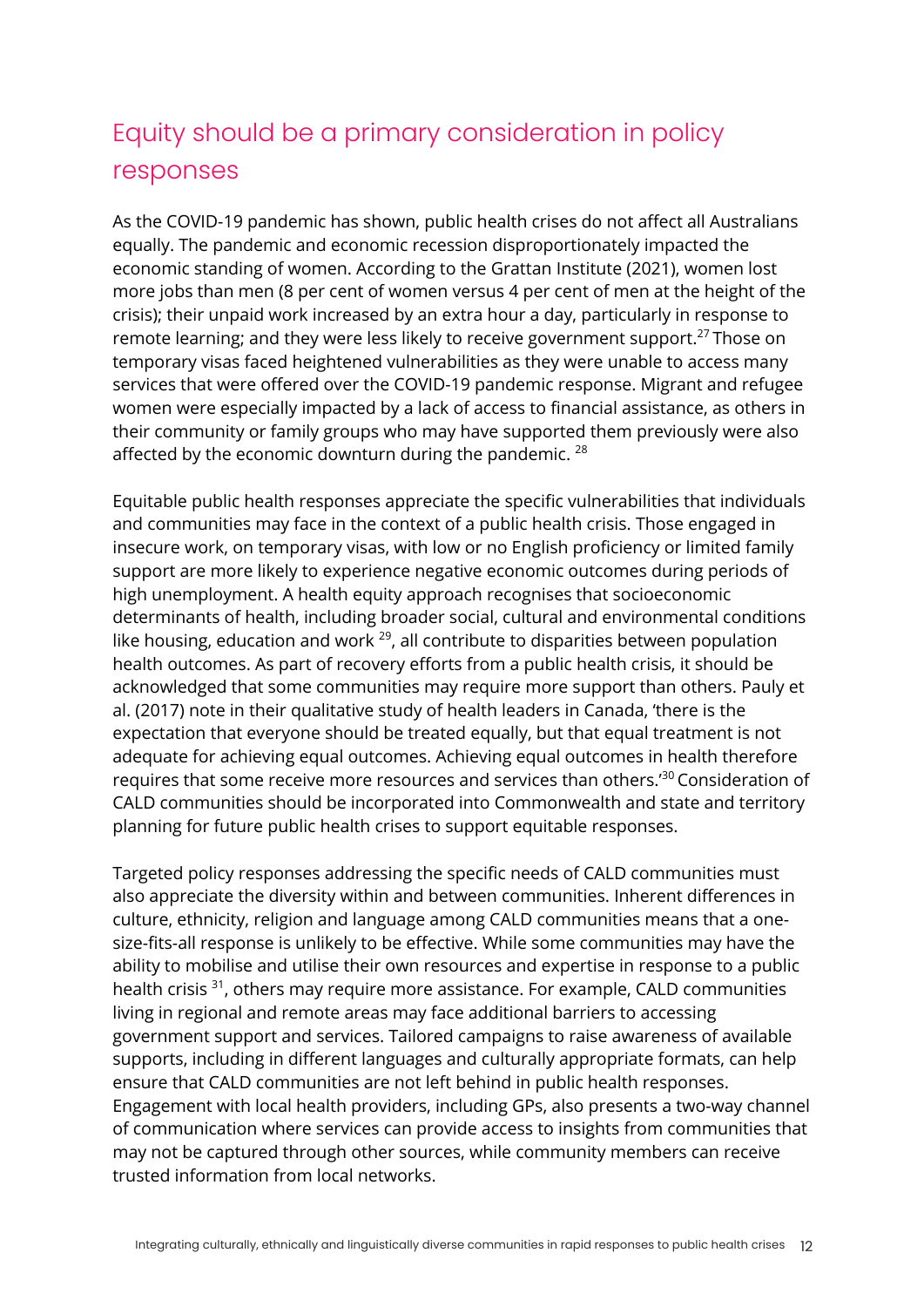More research and consultation is needed to identify the needs, vulnerabilities and strengths of CALD communities in the context of a public health crisis in order to develop tailored policy responses. Emerging from the COVID-19 pandemic, insights into compliance behaviours highlighted the importance of considering incentives and costs shaping people's actions in response to government-issued public health guidelines. For example, one study by Clark et al. (2020) found that concern for one's own health was an important predictor of voluntary compliance with COVID-19 public health measures.32 However, it should be noted that many CALD communities are collectivist in nature, rather than individualistic, which could mean that concern for the health of family members may be a more significant behavioural driver in public health crises. Further research should focus on the specific factors influencing the compliance of CALD communities with public health measures to develop effective and targeted messaging.

### **Key consideration**

Incorporate the specific needs of CALD communities – including consideration of intersecting factors such as age, socio-economic background, gender identity, disability, geographic location (particularly regional and remote areas) and migration status – in planning and responses to public health crises.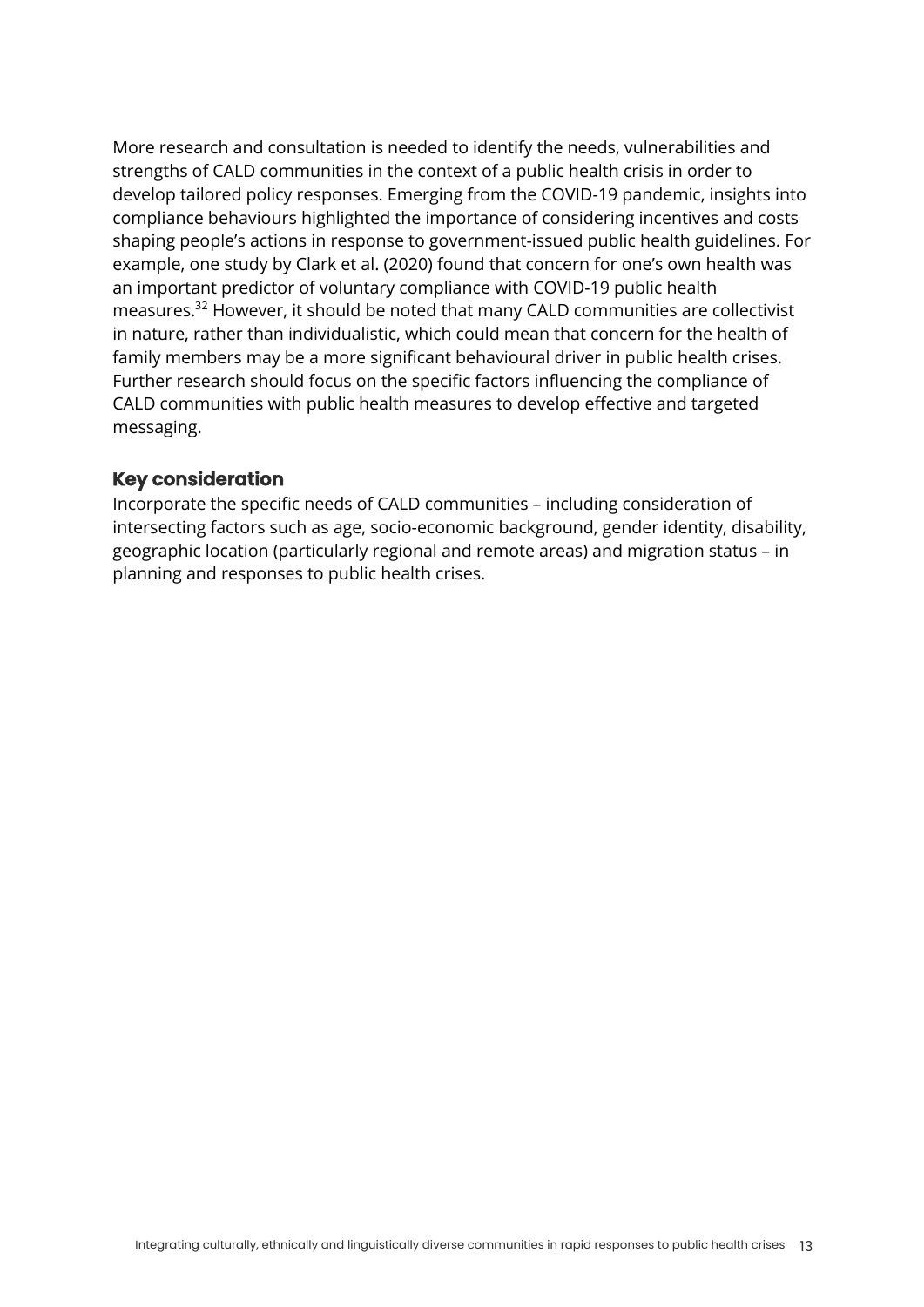### References

<sup>1</sup> Nelson, C., Lurie, N., Wasserman, J. & Zakowski, S. (2007). Conceptualizing and Defining Public Health Emergency Preparedness. American Journal of Public Health, 97(1), 9-11.

 $2$  Australian Bureau of Statistics. (2016). Cultural Diversity in Australia: 2016 Census Data Summary. Census of Population and Housing: Reflecting Australia – Stories from the Census, 2016. Australian Bureau of Statistics, Canberra.

<sup>3</sup> Victorian Ombudsman. (2020). Investigation into the detention and treatment of public housing residents arising from a COVID-19 'hard lockdown' in July 2020. Victorian Ombudsman, Melbourne.

 $4$  Victorian Ombudsman. (2020). Investigation into the detention and treatment of public housing residents arising from a COVID-19 'hard lockdown' in July 2020. Victorian Ombudsman, Melbourne.

<sup>5</sup> Bargain, O. & Aminjonov, U. (2020). Trust and compliance to public health policies in times of COVID-19. Journal of Public Economics, 192, 1-13.

 $6$  Gilson, L. (2003). Trust and the development of health care as a social institution. Social Science & Medicine, 56(7), 1453-1468.

 $7$  Gilson, L. (2003). Trust and the development of health care as a social institution. Social Science & Medicine, 56(7), 1453-1468.

<sup>8</sup> Gopalkrishnan, N. & Centre for Multicultural and Community Development. (2004). Cultural Diversity and Civic Participation in Queensland. University of the Sunshine Coast, Queensland Government, Brisbane.

 $9$  Australian Commission on Safety and Quality in Health Care (ACSQHC). (2014). National statement on health literacy: Taking action to improve safety and quality. ACSQHC, Sydney.

 $10$  Gilson, L. (2003). Trust and the development of health care as a social institution. Social Science & Medicine, 56(7), 1453-1468.

<sup>11</sup> Raymundo, G., Smith-Merry, J. & McNab, J. (2020). Experiences of health service literacy and access amongst Australian young adults from migrant backgrounds. Health Promotion Journal of Australia, 32(1), 69-79.

<sup>12</sup> Australian Bureau of Statistics. (2016). Cultural Diversity in Australia: 2016 Census Data Summary. Census of Population and Housing: Reflecting Australia – Stories from the Census, 2016. Australian Bureau of Statistics, Canberra.

<sup>13</sup> Settlement Services International. (2020). Western Sydney Community Pulse Report on COVID-19. Settlement Services International, Sydney.

<sup>14</sup> Marlowe, J., Neef, A., Tevaga, C.R. & Tevaga, C. (2018). A New Guiding Framework for Engaging Diverse Populations in Disaster Risk Reduction: Reach, Relevance,

Receptiveness, and Relationships. International Journal of Disaster Risk Science, 9, 507- 518.

<sup>15</sup> Settlement Services International. (2020). Western Sydney Community Pulse Report on COVID-19. Settlement Services International, Sydney.

<sup>16</sup> Dallimore, C. (2018). Improving Adult Migrant English Program (AMEP) outcomes for the Afghan community in South Australia. International Journal of Training Research, 16(2), 182-191.

<sup>17</sup> Monash University & Harmony Alliance. (2021, report forthcoming). Migrant & Refugee Women: Safety Survey. Harmony Alliance, Canberra.